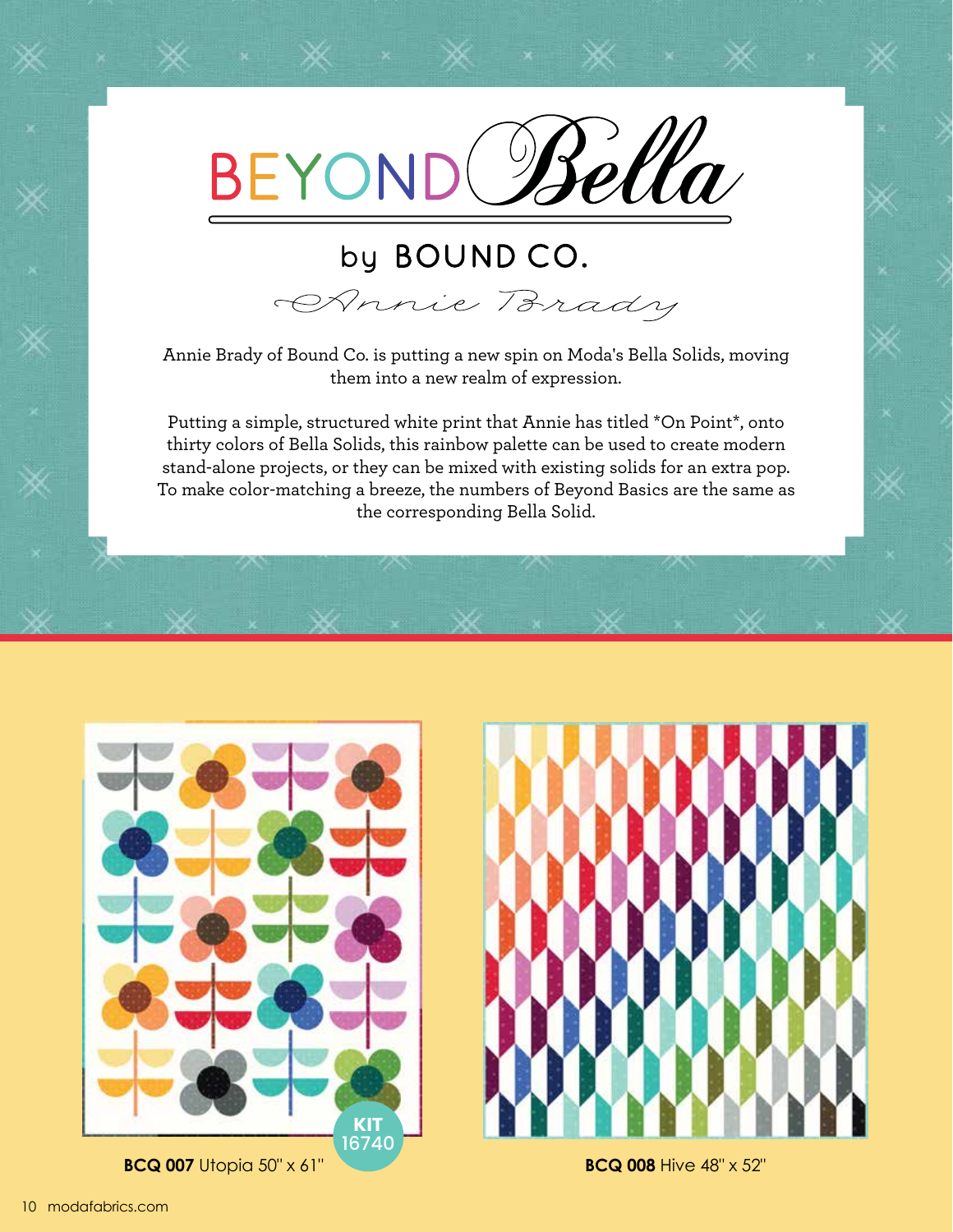



**BCQ 006 Little Raccoon Coat** Sizes 1-5 yrs and 6-10 yrs



**BCQ 004** Little Fox Coat Sizes 1-5 yrs and 6-10 yrs



**BCQ 005** Little Owl Coat Sizes 1-5 yrs and 6-10 yrs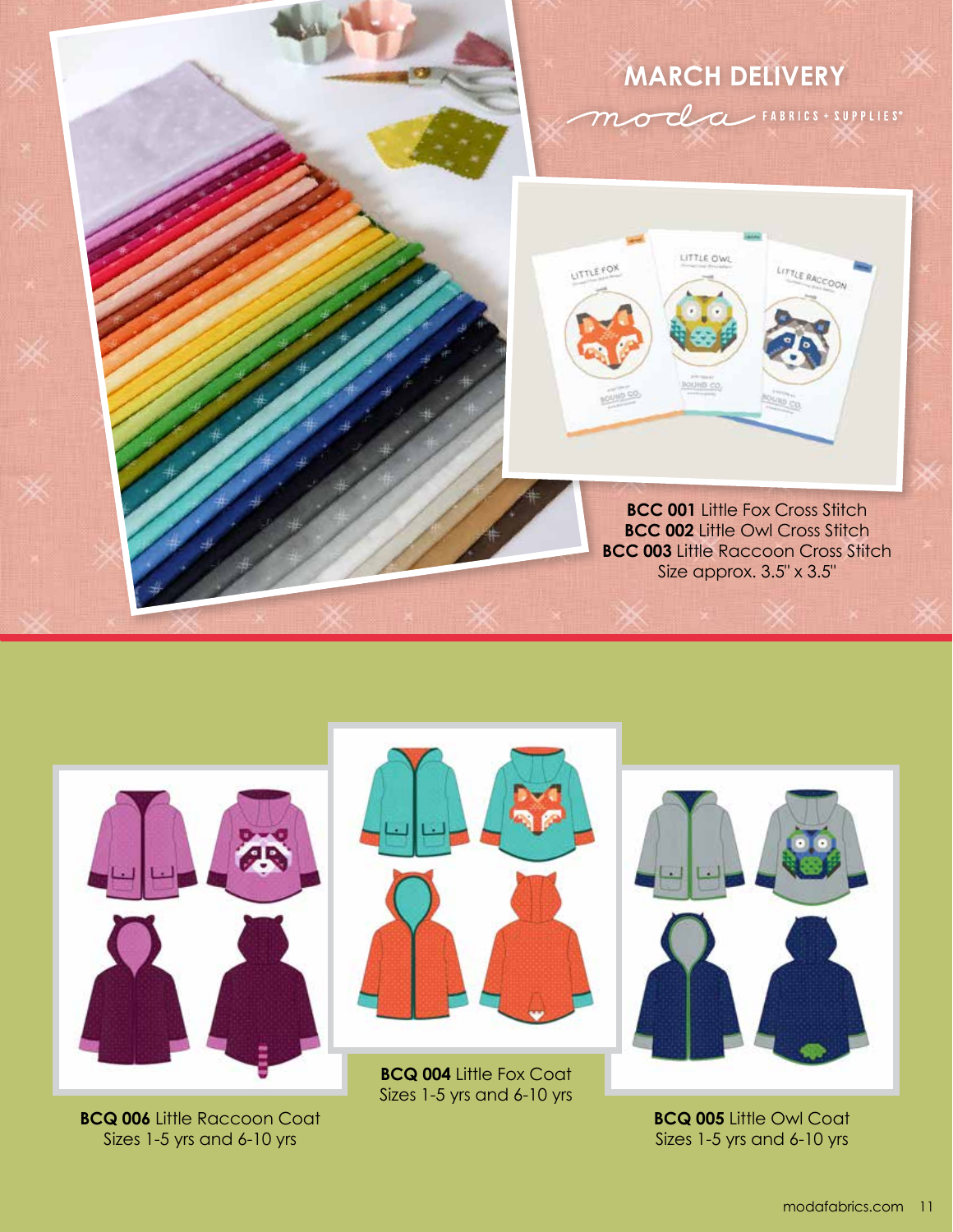



moda FABRICS + SUPPLIES" **MARCH DELIVERY**